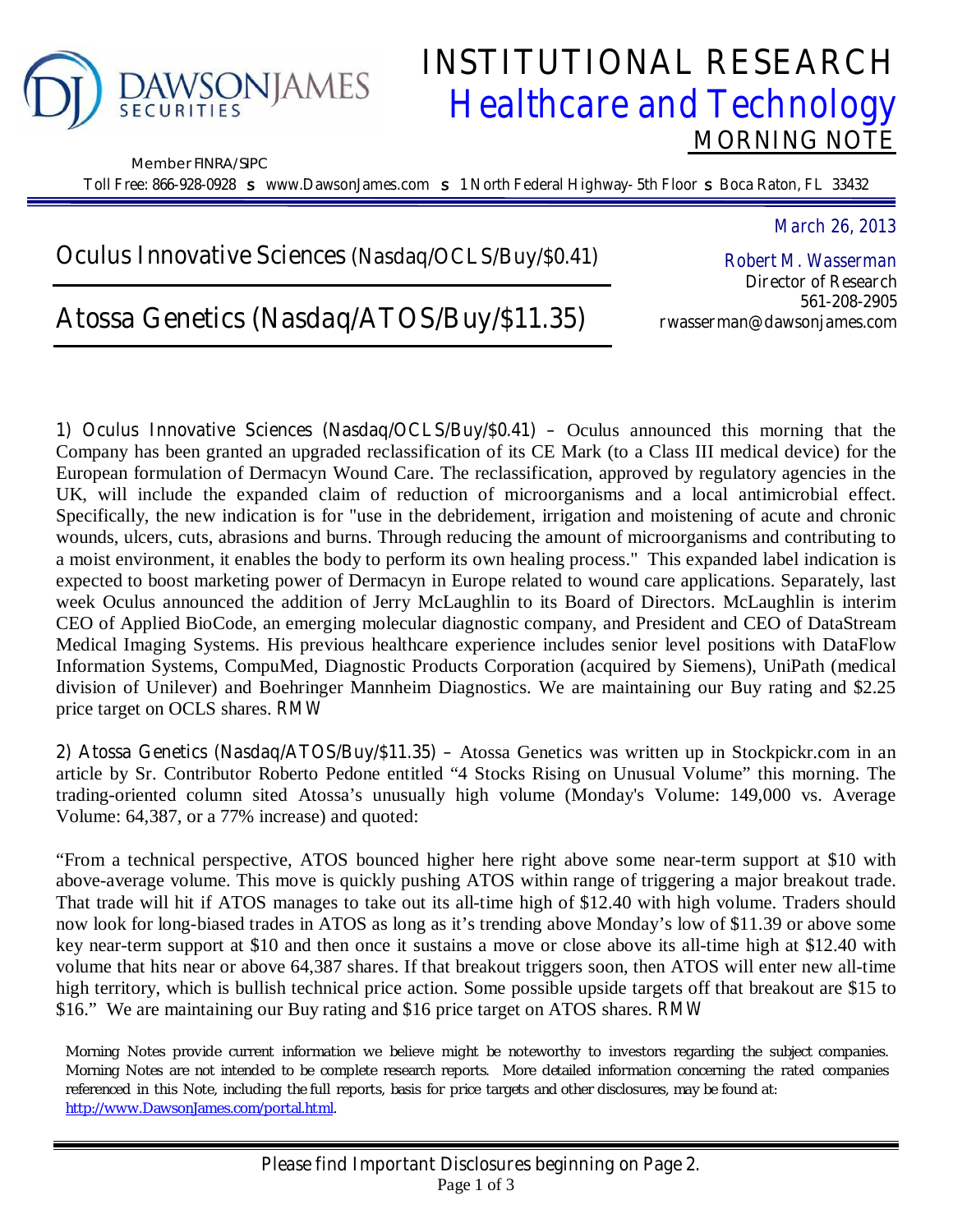

#### **Important Disclosures:**

Dawson James Securities, Inc. (the "Firm") is a member of the Financial Industry Regulatory Authority ("FINRA") and the Securities Investor Protection Corporation ("SIPC").

The Firm does not make a market in the securities of the profiled company. The Firm has received investment banking compensation from the companies profiled in this report (OCLS and ATOS) and may seek compensation for investment banking services in the future. The Firm has not received any other compensation from the profiled companies in the last 12 months.

Neither the research analyst(s) whose name appears on this report nor any member of his (their) household is an officer, director or advisory board member of these companies. The Firm and/or its directors and employees may own securities of the company(s) in this report and may increase or decrease holdings in the future. As of February 28, 2013, the firm as a whole, however, did not beneficially own 1% or more of any class of common equity securities of one of the subject companies (OCLS) but did own 1% or more of any class of common equity securities of one of the subject companies (ATOS) .

The Firm, its officers, directors, analysts or employees may effect transactions in and have long or short positions in the securities (or options or warrants related to those securities) of the companies subject to this report. The Firm may effect transactions as principal or agent in those securities.

Analysts receive no direct compensation in connection with the Firm's investment banking business. All Firm employees, including the analyst(s) responsible for preparing this report, may be eligible to receive non-product or service specific monetary bonus compensation that is based upon various factors, including total revenues of the Firm and its affiliates as well as a portion of the proceeds from a broad pool of investment vehicles consisting of components of the compensation generated by investment banking activities, including but not limited to shares of stock and/or warrants, which may or may not include the securities referenced in this report.

Although the statements in this report have been obtained from and are based upon recognized statistical services, issuer reports or communications, or other sources that the Firm believes to be reliable, we cannot guarantee their accuracy. All opinions and estimates included in this report constitute the analyst's judgment as of the date of this report and are subject to change without notice.

The securities of the company discussed in this report may be unsuitable for investors depending on their specific investment objectives and financial position. This report is offered for informational purposes only, and does not constitute an offer or solicitation to buy or sell any securities discussed herein in any jurisdiction where such would be prohibited. Additional information is available upon request.

#### **Ratings Definitions:**

- 1) **Buy**: the analyst believes the price of the stock will appreciate and produce a total return of at least 20% over the next 12-18 months;
- 2) **Neutra**l: the analyst believes the price of the stock is fairly valued for the next 12-18 months;
- 3) **Sel**l: the analyst believes the price of the stock will decline by at least 20% over the next 12-18 months and should be sold.